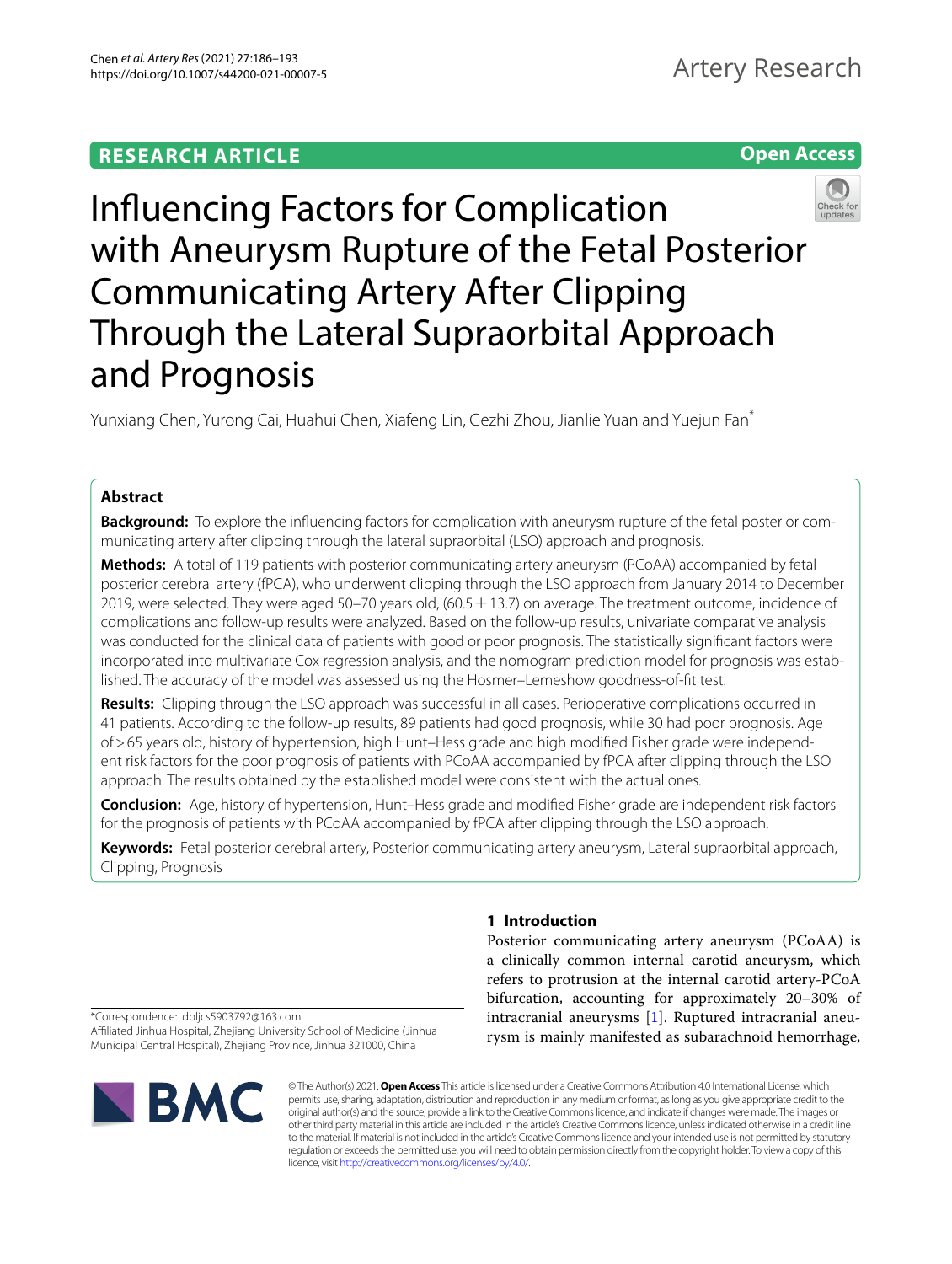sudden severe headache, nuchal rigidity, photophobia, nausea, and vomiting. The fatality rate of aneurysm hemorrhage is 25–50%, and nerve dysfunction may still occur in patients after treatment  $[2]$ . The treatment is difficult due to the complex anatomical structure of PCoA and existence of fetal posterior cerebral artery (fPCA) [\[3\]](#page-7-2).

Intracranial aneurysm is mainly treated with craniotomy and interventional therapy. As a common method for treating intracranial aneurysm, clipping can be performed through the pterional, keyhole or lateral supraorbital (LSO) approach  $[4]$  $[4]$ . The formation of fPCA can be attributed to the absence or dysplasia of P1 segment of the ipsilateral brain PCA, so the blood supply of P2 segment originates from the thickened PCoA on the ipsilateral side. CT angiography shows that the diameter of PCoA is larger than that of P1 segment of the ipsilateral PCA, and the ipsilateral P1 segment is small or absent  $[5]$  $[5]$ . There is a higher risk of ischemic injury in the surgical treatment of PCoAA accompanied by fPCA than that of PCoAA alone [[6\]](#page-7-5). Clipping aneurysms through the pterional or LSO approach is most common, and this approach has wide visual feld which reduces the strain on brain tissues while separating each cistern during operation. Meanwhile, this method can well control bleeding during operation by fully exposing the A1 and A2 segments of bilateral anterior cerebral arteries simultaneously  $[7, 8]$  $[7, 8]$  $[7, 8]$  $[7, 8]$ . Thereby motivated, we herein explored the efficacy of clipping through the LSO approach on PCoAA accompanied by fPCA, and the infuencing factors for the prognosis, aiming to provide valuable evidence for clinical treatment.

## **2 Materials and Methods**

#### **2.1 Subjects**

A total of 119 patients undergoing vascular therapy in our hospital from January 2014 to December 2019 were retrospectively analyzed. Inclusion criteria: (1) patients diagnosed as PCoAA through CTA or DSA, (2) those with subarachnoid hemorrhage shown in head CT, (3) those with preoperative Hunt–Hess grade 1–3 undergoing clipping through the LSO approach, and (4) those with complete clinical data. Exclusion criteria: (1) patients complicated with severe diseases in the heart or lungs, (2) those with malignant tumors, (3) those with multiple intracranial aneurysms unable to be clipped by unilateral craniotomy, (4) those with modifed Fisher grade III or above, or with brain swelling shown in head CT, (5) those with distal middle cerebral artery (M1) aneurysm or distal anterior cerebral artery (A2) aneurysm, or (6) those receiving conservative or endovascular treatment. This study was approved by the Hospital Ethics Committee, and the patients or their families were informed of the study and signed the informed consent.

### **2.2 Evaluation Criteria**

The embolization of aneurysm was graded before operation according to the Raymond rating criteria [\[9](#page-7-8)]: grade I: there is basically no image developed in the aneurysm, grade II: there is image developed at the aneurysmal neck, and grade III: there is image developed in the aneurysmal body. Preoperative Hunt–Hess grading criteria [[10\]](#page-7-9): grade 0: un-ruptured aneurysm, grade 1: asymptomatic or mild headache, and mild nuchal rigidity, grade 2: moderate–severe headache and nuchal rigidity, without other neurological deficits except cranial nerve palsy, grade 3: lethargy, confusion or mild focal neurological defcits, grade 4: stupor, moderate or severe incomplete paralysis, and possibly early decerebrate rigidity and vegetative nervous system dysfunction, and grade 5: deep coma, decerebrate rigidity, and dying state. Based on CT results, the subarachnoid hemorrhage of patients was graded using the modifed Fisher scale before operation [[11\]](#page-7-10): grade 0: no hemorrhage, or only intraventricular or intra-parenchymal hemorrhage, grade 1: hemorrhage only in the basilar cistern, grade 2: hemorrhage only in the surrounding cistern or lateral fissure cistern, grade 3: extensive subarachnoid hemorrhage accompanied by intraventricular hematoma, and grade 4: thick hematocele in the basilar cistern, surrounding cistern and lateral fissure cistern.

#### **2.3 Imaging Examinations**

The imaging data of all patients were assessed by more than two radiologists and neurosurgeons. Diagnostic criteria for PCoAA: flling defects in the cerebral veins were mainly shown in preoperative CTA, manifested as venous stenosis or no image development.

Diagnostic criteria for fPCA: it was observed in internal carotid angiography that PCoA was open, and PCA was mainly supplied by the internal carotid artery. The basilar artery angiography displayed little or no blood supply to PCA, accompanied by dysplasia or absence of P1 segment of PCA.

#### **2.4 Surgical Methods**

Under general anesthesia with tracheal intubation, the cutaneous muscle fap was turned to the orbital side, and a single bone hole was made at the temporal line of the temporal muscle attachment margin. A bone flap (about  $3 \times 4$  cm) was dissociated with a milling cutter. The sphenoid ridge was partially abraded out, and the dura mater was cut open in an arc shape and hung on the edge of the bone window. In the case of high intracranial pressure, lumbar cistern drainage was performed to release the cerebrospinal fuid, the lateral fssure was separated under a microscope, and the upper segment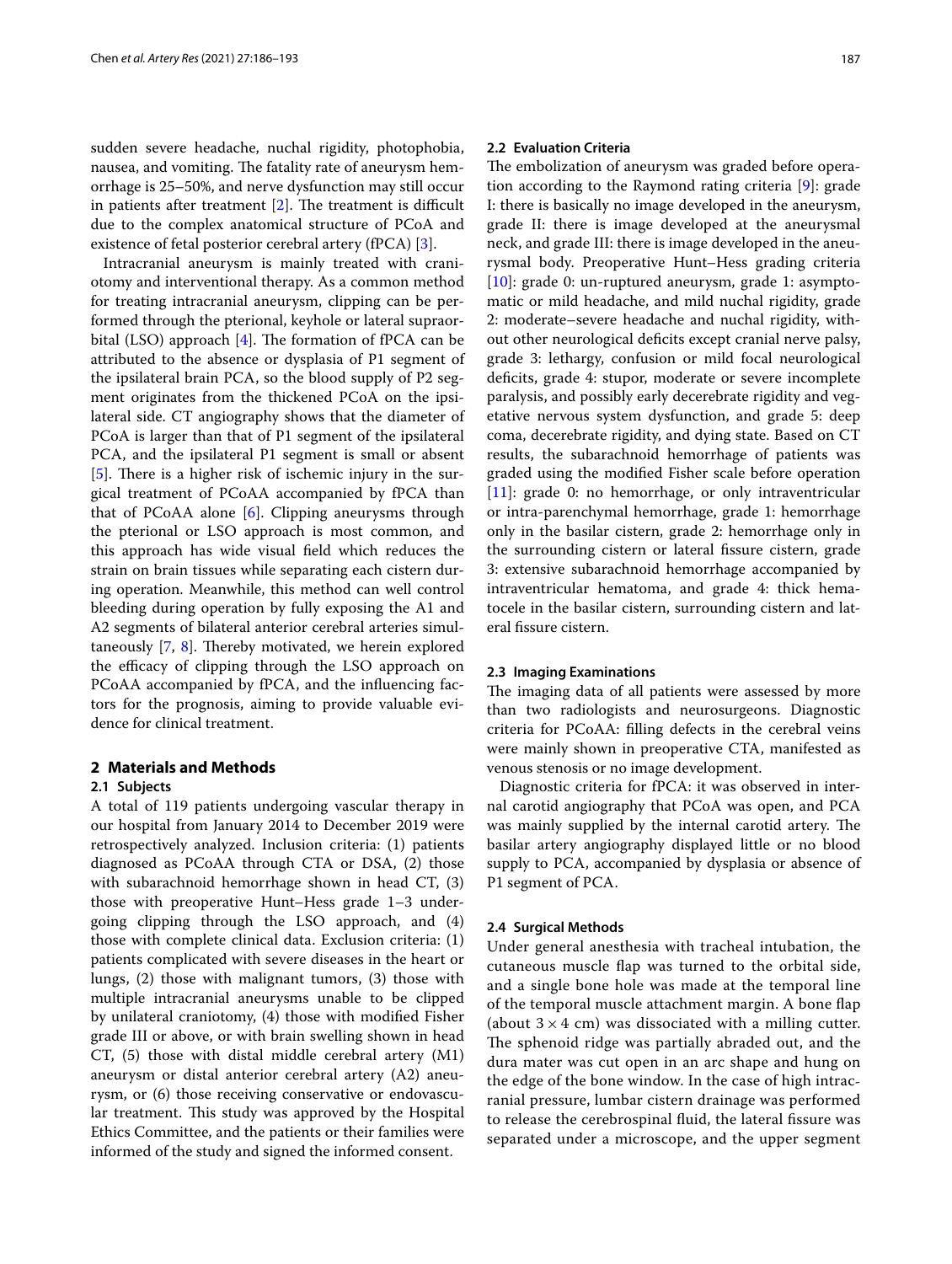of the internal carotid artery was exposed. Then the frontal lobe was gently lifted using an automatic brain spatula, the skull base was opened, and the cerebrospinal fuid was aspirated to further cause brain tissue collapse. Afterward, the PCoA complex was fully exposed, and the aneurysmal neck was clipped, followed by indocyanine green angiography. The aneurysmal body was cut, hemostatized and washed before operation, and several gelatin sponges soaked with papaverine and hemocoagulase were placed to prevent vasospasm and bleeding in the operative region. Finally, the skull was routinely closed, and the patient was sent back to NICU for subsequent treatment.

#### **2.5 Postoperative Follow‑up**

Head CT was performed within 24 h after operation to determine whether there was new ischemic cerebral infarction, new intracranial hematoma and traction injury of brain tissues. The neurological prognosis of patients was evaluated using the Glasgow outcome scale (GOS) score before and 6 weeks, 6 months and 12 months after operation [\[12](#page-7-11)]: 5 points: well recovered, able to live normally, but accompanied by mild defects, 4 points: mildly disabled, but able to live independently and work under protection, 3 points: severely disabled, sober, and unable to live independently, 2 points: vegetative, with minimal responses, and 1 point: dead. The GOS score of 5 points indicates good prognosis, while that of 1–4 point(s) indicates poor prognosis.

## **2.6 Statistical Analysis**

IBM SPSS 19.0 software was used for statistical analysis. The normality of continuous data was detected by Kolmogorov–Smirnov test. Normally distributed continuous variables were expressed as  $(\bar{x} \pm s)$ , and *t* test was performed to compare whether there are statistical diferences between two groups. Abnormally distributed continuous variables were expressed as median, and Mann–Whitney *U* test was performed to compare whether there were statistical diferences between two groups. The difference in categorical variables was compared by  $\chi^2$  test. The influencing factors for the prognosis of PCoAA patients were explored through multivariate Cox regression analysis. Based on the independent risk factors for the prognosis of patients, a nomogram prediction model was established using R software and rms software package. The calibration of the model was assessed using the Hosmer–Lemeshow goodness-of-ft test. *P* < 0.05 suggested that a diference was statistically significant, and  $\alpha$  = 0.05 was set as the test level.

### **3 Results**

### **3.1 General Conditions**

A total of 119 patients were enrolled in this study, including 98 females and 21 males aged  $(60.5 \pm 13.7)$  years old on average. The preoperative examination results and grading of patients are shown in Table [1](#page-2-0).

#### **3.2 Surgical Outcomes and Perioperative Complications**

Head CTA conducted 7–10 d after operation confrmed that aneurysm clipping was successful in all cases. Perioperative complications occurred in 41 of 119 patients, including 5 cases of postoperative infarction, 7 cases of severe cerebral vasospasm, 18 cases of hydrocephalus and 11 cases of intracranial infection.

#### **3.3 Follow‑up Results**

All patients were followed up for 12 months after operation, and their prognoses were assessed using GOS scores. There were 89 cases of good recovery, 28 cases of moderate disability, and 2 cases of severe disability. Besides, focal cerebral infarction and early hydrocephalus were found in 7 and 10 cases, respectively, which were mitigated through lumbar cistern drainage.

#### **3.4 Univariate Analysis Results of Factors for Prognosis**

The results of univariate analysis revealed that age, history of hypertension, Hunt–Hess grade and modifed Fisher grade had signifcant diferences between good and poor prognosis groups. The poor prognosis group was older, and the proportion of patients with history

<span id="page-2-0"></span>

| <b>Table 1</b> Preoperative conditions of patients ( $n = 119$ ) |  |
|------------------------------------------------------------------|--|
|------------------------------------------------------------------|--|

| Item                                 | Data          |  |  |  |
|--------------------------------------|---------------|--|--|--|
| Female [n (%)]                       | 98 (82.35)    |  |  |  |
| Age $(\overline{x} \pm s)$           | $60.5 + 13.7$ |  |  |  |
| History of hypertension $[n \ (\%)]$ | 64 (53.78)    |  |  |  |
| History of diabetes [n (%)]          | 6(5.04)       |  |  |  |
| Smoking history [n (%)]              | 12 (10.08)    |  |  |  |
| Drinking history [n (%)]             | 5(4.20)       |  |  |  |
| Hunt-Hess grade [n (%)]              |               |  |  |  |
| Grade 1                              | 25            |  |  |  |
| Grade 2                              | 35            |  |  |  |
| Grade 3                              | 59            |  |  |  |
| Modified Fisher grade [n (%)]        |               |  |  |  |
| Grade 1                              | 44            |  |  |  |
| Grade 2                              | 36            |  |  |  |
| Grade 3                              | 39            |  |  |  |
| Raymond grade [n (%)]                |               |  |  |  |
| Grade I                              | 112           |  |  |  |
| Grade II                             | 4             |  |  |  |
| Grade III                            | 3             |  |  |  |
|                                      |               |  |  |  |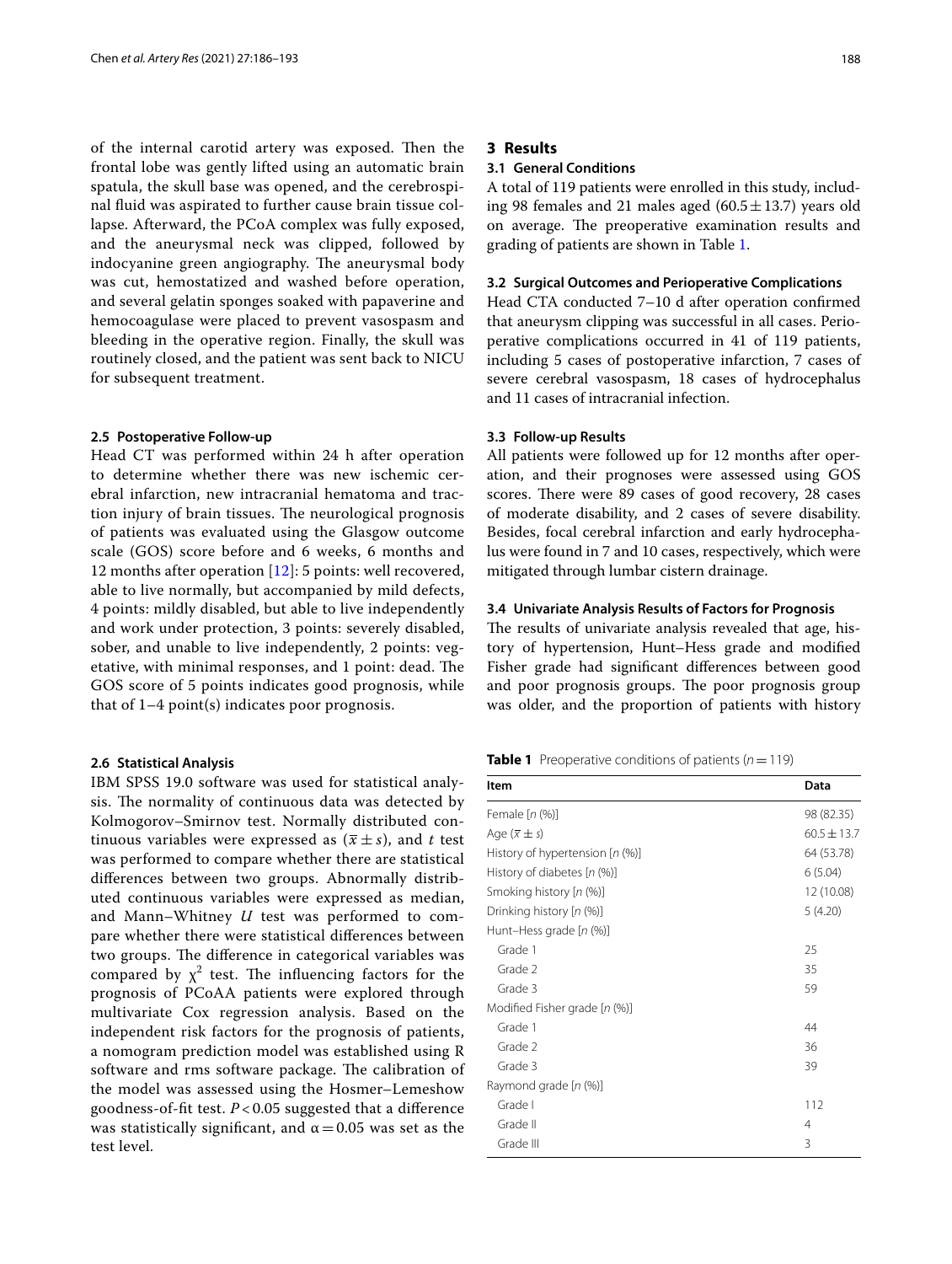of hypertension, high Hunt–Hess grade and high Fisher grade was higher in poor prognosis group than that in good prognosis group (*P*<0.05) (Table [2](#page-3-0)).

# **3.5 Cox Regression Analysis Results of Factors for Prognosis**

The statistically significant factors in the above univariate analysis were incorporated into multivariate Cox regression analysis. It was found that age of>65 years old, history of hypertension, Hunt–Hess grade 3 and modifed Fisher grade 3 were independent risk factors for the prognosis of patients with PCoAA accompanied by fPCA (Fig. [1\)](#page-4-0).

## **3.6 Prediction Model for Prognosis and Efficacy Assessment**

The nomogram prediction model for the prognosis of PCoAA patients was established based on the above independent risk factors (Fig. [2](#page-5-0)). As shown in the calibration curve of the model (Fig. [3\)](#page-6-0), the gray diagonal line was the reference line, the blue curve was the prediction ftting line, and the gray shadow indicated 95%CI. When the event incidence rate was<32% or>78%, the risk of poor prognosis was underestimated by the model. When

the rate was 32–78%, the risk was overestimated by the model. Overall, the result obtained by the nomogram prediction model was highly consistent with the actual ones, verifying a high accuracy.

# **4 Discussion**

PCoAA refers to all aneurysms at the initial part of PCoA in a broad sense, and the aneurysm at the internal carotid artery-PCoA bifurcation in a narrow sense, accounting for 50% of internal carotid artery aneurysms [\[13](#page-7-12)]. As an important anatomical variation of PCoA, fPCA means that in the later stage of embryonic development, PCoA gradually becomes thinner with the development of brain tissues, and then its diameter is smaller than that of the P1 segment from the basilar artery. The blood to PCA is mainly supplied by the anterior circulation  $[14]$  $[14]$ . The incidence rate of fPCA is 7–36% in the population [\[15](#page-7-14)]. In terms of imaging, fPCA is manifested as the absence or dysplasia of P1 segment, and PCoA is the P2 segment of the ipsilateral PCA. Ruptured fPCA is a risk factor for PCoA. PCoAA complicated with fPCA, a complex type of aneurysm, easily leads to insufficient blood supply to the occipital lobe and even infarction during operation [[16\]](#page-7-15).

<span id="page-3-0"></span>**Table 2** Results of univariate analysis on influencing factors for prognosis  $(n=119)$ 

| Item                            | Good prognosis group<br>$(n = 89)$ | Poor prognosis group ( $n = 30$ ) $t/\chi^2$ |        | P     |
|---------------------------------|------------------------------------|----------------------------------------------|--------|-------|
| Age (Y)                         | $59.2 \pm 10.7$                    | $68.7 \pm 3.9$                               | 4.746  | 0.000 |
| Female $[n (%)]$                | 73 (82.02)                         | 25 (83.33)                                   | 0.027  | 0.871 |
| History of hypertension [n (%)] | 42 (47.19)                         | 22(73.33)                                    | 6.169  | 0.013 |
| History of diabetes [n (%)]     | 5(5.62)                            | 1(3.33)                                      | 0.245  | 0.621 |
| Smoking history [n (%)]         | 9(10.11)                           | 3(10.0)                                      | 0.000  | 0.986 |
| Drinking history [n (%)]        | 4(4.49)                            | 1(3.33)                                      | 0.075  | 0.784 |
| Side of aneurysm $[n (%)]$      |                                    |                                              | 0.074  | 0.786 |
| Left                            | 39 (43.82)                         | 14(46.67)                                    |        |       |
| Right                           | 50 (56.18)                         | 16(53.33)                                    |        |       |
| Max diameter of aneurysm (mm)   | $6.95 \pm 3.28$                    | $8.26 \pm 4.13$                              | 1.768  | 0.080 |
| Size of aneurysmal neck         | $3.58 \pm 1.76$                    | $4.12 \pm 1.23$                              | 1.555  | 0.123 |
| Hunt-Hess grade [n (%)]         |                                    |                                              | 17.122 | 0.000 |
| Grade 1                         | 25 (28.09)                         | 0(0)                                         |        |       |
| Grade 2                         | 29 (32.58)                         | 6(20.0)                                      |        |       |
| Grade 3                         | 35 (39.33)                         | 24 (80.0)                                    |        |       |
| Modified Fisher grade [n (%)]   |                                    |                                              | 21.897 | 0.000 |
| Grade 1                         | 43 (48.31)                         | 1(3.33)                                      |        |       |
| Grade 2                         | 25 (28.09)                         | 11(36.67)                                    |        |       |
| Grade 3                         | 21(23.60)                          | 18 (60.0)                                    |        |       |
| Raymond grade [n (%)]           |                                    |                                              | 1.481  | 0.477 |
| Grade I                         | 85 (95.50)                         | 27 (90.0)                                    |        |       |
| Grade II                        | 2(2.25)                            | 2(6.67)                                      |        |       |
| Grade III                       | 2(2.25)                            | 1(3.33)                                      |        |       |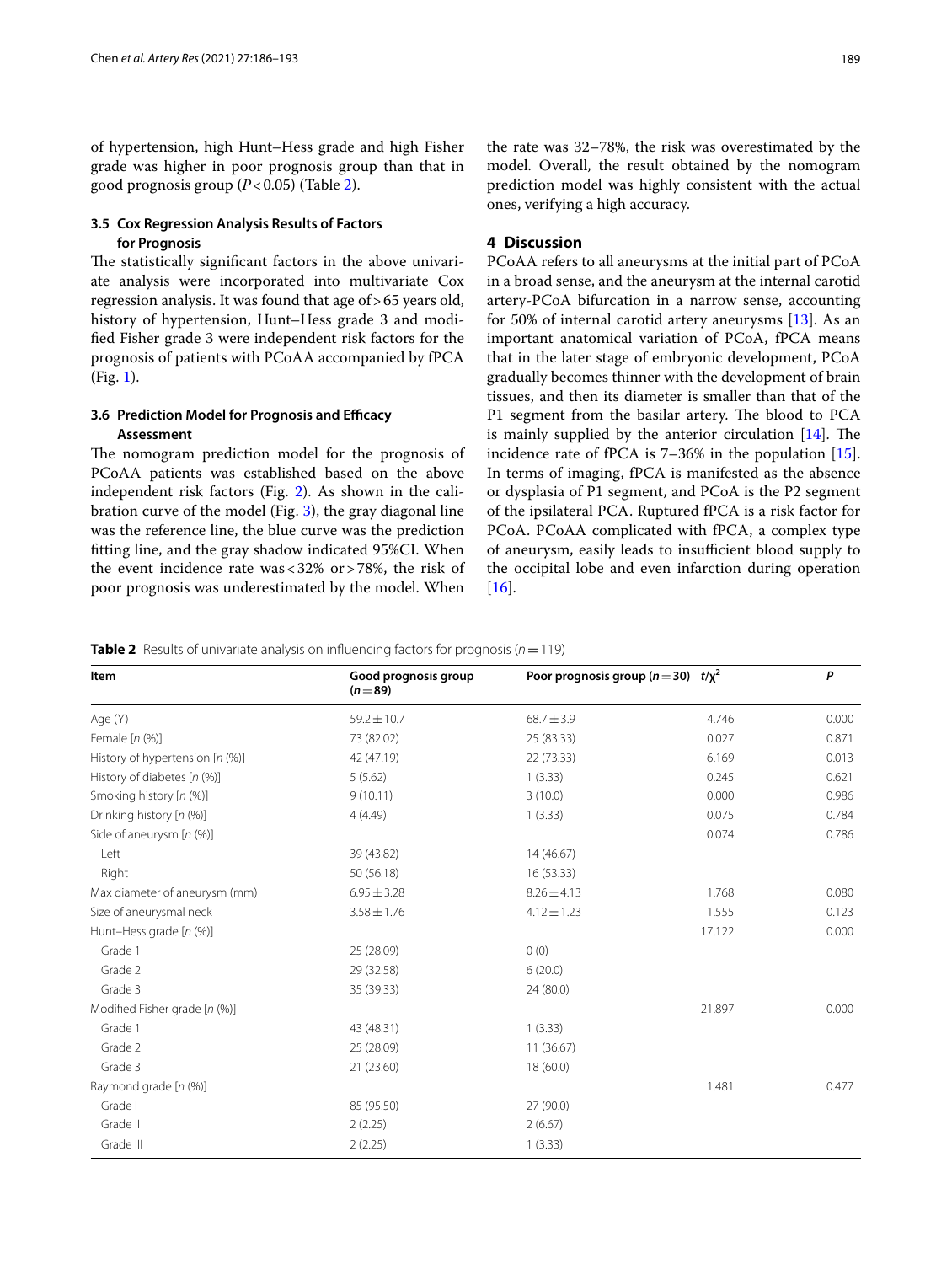

<span id="page-4-0"></span>Clipping through the LSO approach was frst modifed by Hernesniemi based on that through the pterional approach. Incision through the pterional approach starts in front of the tragus, so the main superficial temporal artery is prone to damage. In contrast, the lower edge of incision through the LSO approach starts above the main superfcial temporal artery, thereby avoiding damage and reducing bleeding [[17\]](#page-7-16). Compared with the pterional approach, the LSO approach is characterized by more exposure of frontal base, less exposure of lateral fssure temporal lobe, short surgical incision, small scope of temporal muscle dissection, and decreased bone window size and defects. Moreover, the incidence rate of postoperative complications, such as intracranial infection, cerebrospinal fuid leakage, temporal muscle atrophy and facial paralysis, declines.

In the present study, 119 PCoAA patients were treated with clipping through the LSO approach. It was confrmed that aneurysm clipping was successful in all cases, and perioperative complications were observed in 41 patients. All patients were followed up for 6 months, of whom 89 patients had good prognosis (GOS score=5 points) while the remaining 30 had poor prognosis  $(GOS score = 2-4 points)$ . The univariate analysis results revealed that age, history of hypertension, Hunt–Hess grade and modifed Fisher grade were infuencing factors for the prognosis of patients.

There were more female patients than male patients in this study. However, the prognosis of patients showed no statistically significant difference in terms of gender. The higher incidence rate of PCoAA in female patients may be related to the estrogen level. The risk of degenerative lesions in organs rises with aging, and the incidence rate of underlying diseases, such as hypertension, diabetes mellitus and cardio-cerebrovascular diseases, is higher in the elderly [[18](#page-7-17)]. Elderly patients have decreased ability of cerebrovascular auto-regulation and weakened compensatory ability of collateral circulation, so they are prone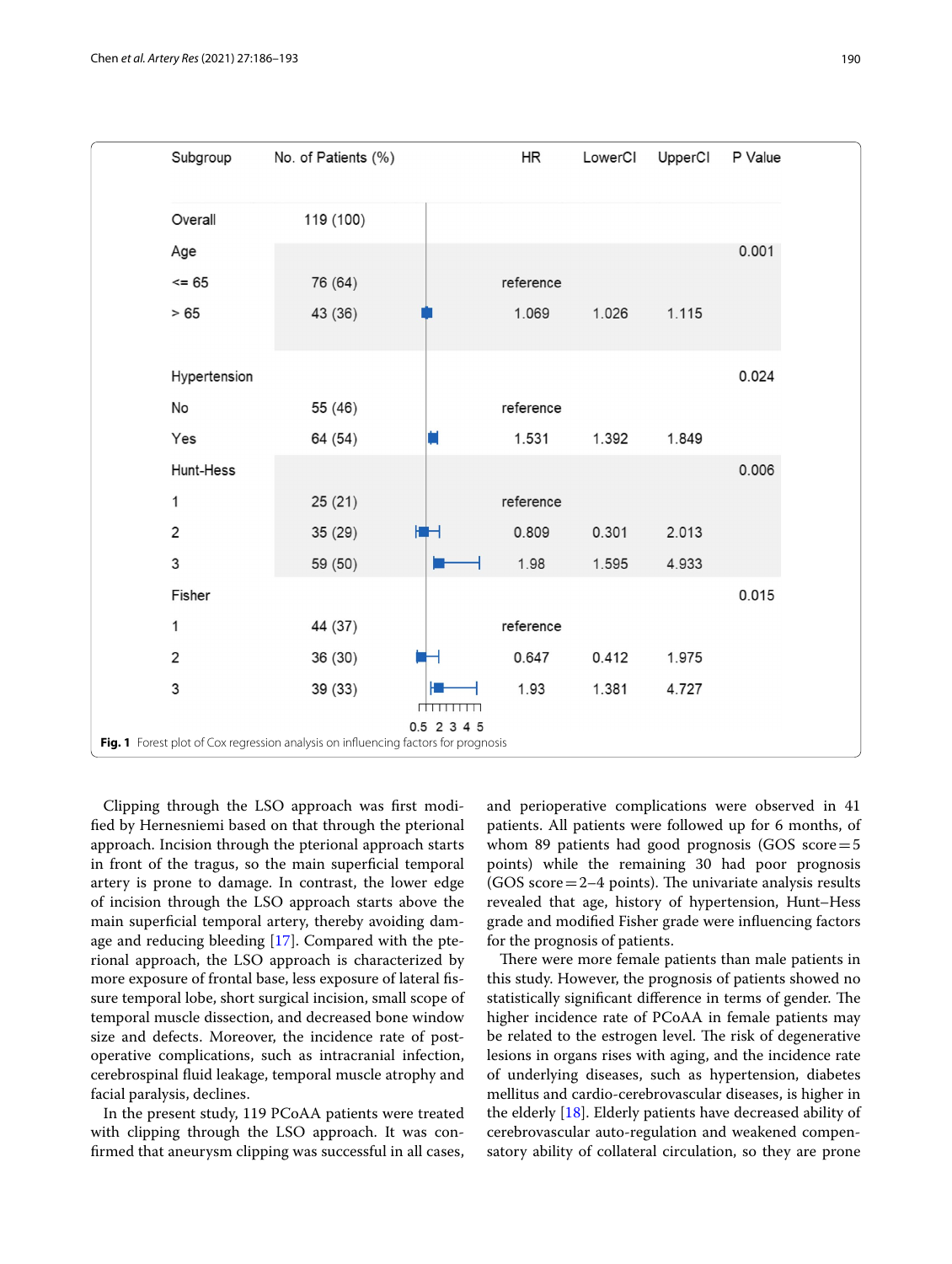

<span id="page-5-0"></span>to cerebral ischemia after clipping through the LSO approach [\[19](#page-7-18)]. History of hypertension is an infuencing factor for the poor prognosis of patients with aneurysms. Hypertension can lead to vascular sclerosis and even calcifcation in patients, thus increasing the operation difculty and risk of aneurysm clipping and inducing aneurysm rupture in the perioperative period [\[20](#page-7-19)]. The Hunt–Hess scale is used for the grading of clinical symptoms of patients with subarachnoid hemorrhage. It is recommended that patients with low grade should be treated with early surgery, and those with high grade should undergo late surgery after the vasospasm stage due to obvious clinical symptoms including peripheral nerve injury and neurological impairment [[21\]](#page-7-20). Besides, the modifed Fisher scale is used for the head CT grading of patients with subarachnoid hemorrhage, which can refect the bleeding site, presence or absence of hematoma, and hematoma volume  $[22]$  $[22]$  $[22]$ . The higher modifed Fisher grade corresponds to severer cerebral injury of patients, in which blood clot surrounding the aneurysm in the subarachnoid space triggers vasospasm and induces aneurysm re-rupture [[23\]](#page-7-22). Ding et al*.* [[24](#page-7-23)] analyzed the clinical data of 80 PCoAA+fPCA patients undergoing microsurgical clipping. They found that age, preoperative Hunt–Hess grade and modifed Fisher grade were independent risk factors for the surgical outcomes and prognosis, and the risk of poor prognosis of patients with high-grade aneurysm was 2.1 times that of patients with low-grade aneurysm. The aneurysm size is a risk factor for aneurysm rupture, and the diameter of aneurysm>7 mm is a risk factor for incomplete aneurysm clipping and second operation [[25,](#page-7-24) [26](#page-7-25)]. Herein, good and poor prognosis groups had similar aneurysm sizes. Probably, PCoA was adjacent to the oculomotor nerve, and the patients visited the hospital due to oculomotor nerve palsy in the early stage, so the aneurysm developed for a short time.

In a study involving 55 ruptured fPCA aneurysm patients, Mardjono et al. [\[27](#page-7-26)] found that clipping through the LSO approach was safe and efective, being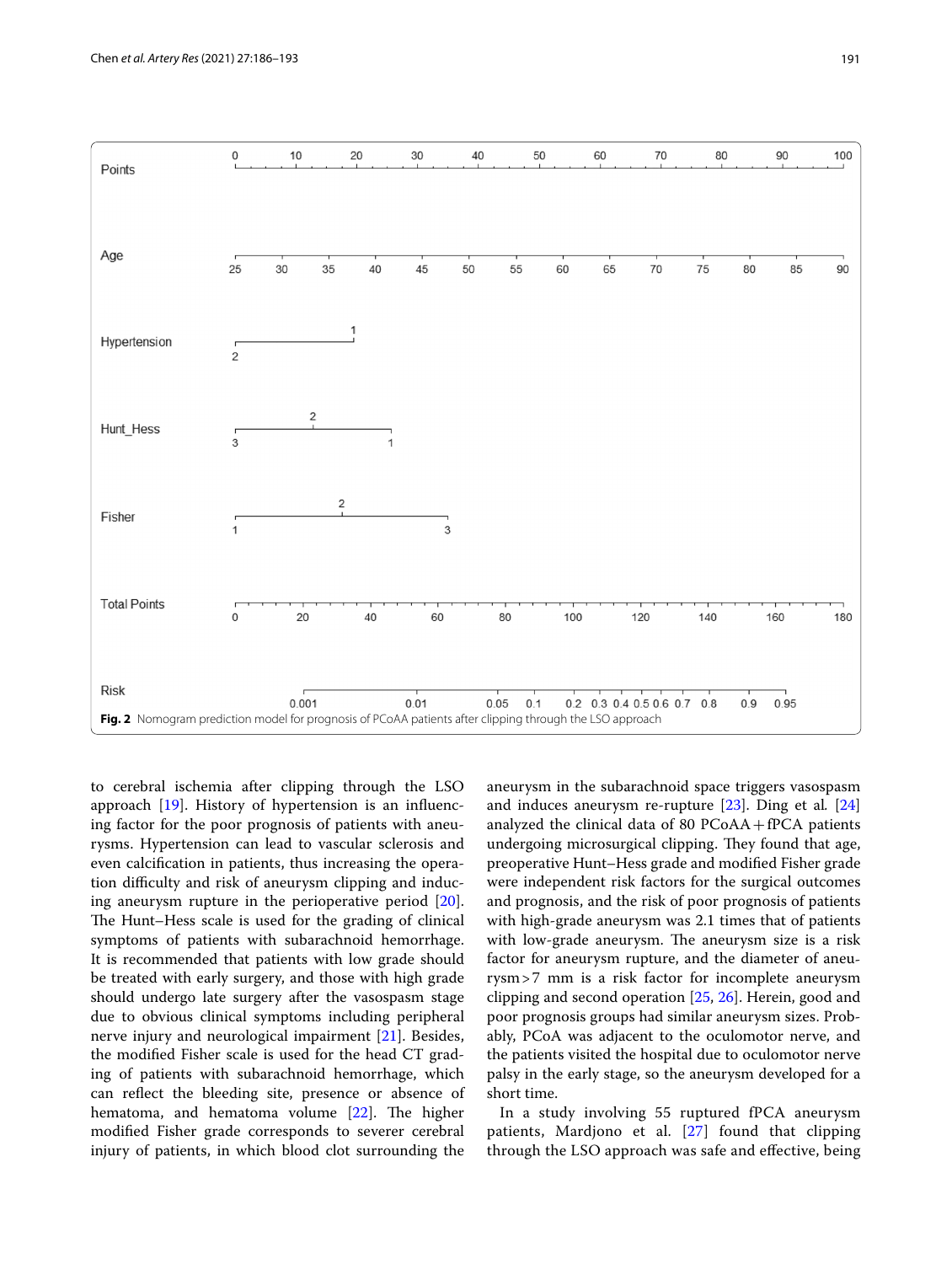

<span id="page-6-0"></span>consistent with the results in this study. We herein found through multivariate Cox regression analysis that age of > 65 years old, history of hypertension, high Hunt–Hess grade and high modifed Fisher grade were independent risk factors for the prognosis of PCoAA+fPCA patients undergoing clipping through the LSO approach. The nomogram prediction model established with the above factors had high accuracy and efectively predicted the prognosis after clipping through the LSO approach.

# **5 Conclusion**

In conclusion, age, history of hypertension, Hunt– Hess grade and modifed Fisher grade are independent risk factors for the prognosis of patients with PCoAA accompanied by fPCA after clipping through the LSO approach.

#### **Acknowledgements**

This study was fnancially supported by Provincial Key Research and Development Program (No. 2019C03044).

#### **Author Contribution**

Y.X.C. and Y.J.F. designed this study and prepared this manuscript; Y.R.C., H.H.C., X.F.L., G.Z.Z. and J.L.Y. collected and analyzed clinical data. All authors approved the submission and publication of this manuscript.

#### **Data Availability**

The data that support the fndings of this study are available from the corresponding author, Y.J.F., upon reasonable request.

### **Declarations**

#### **Conflict of interest**

The authors declare they have no conficts of interest.

Received: 13 May 2021 Accepted: 12 October 2021 Published online: 29 October 2021